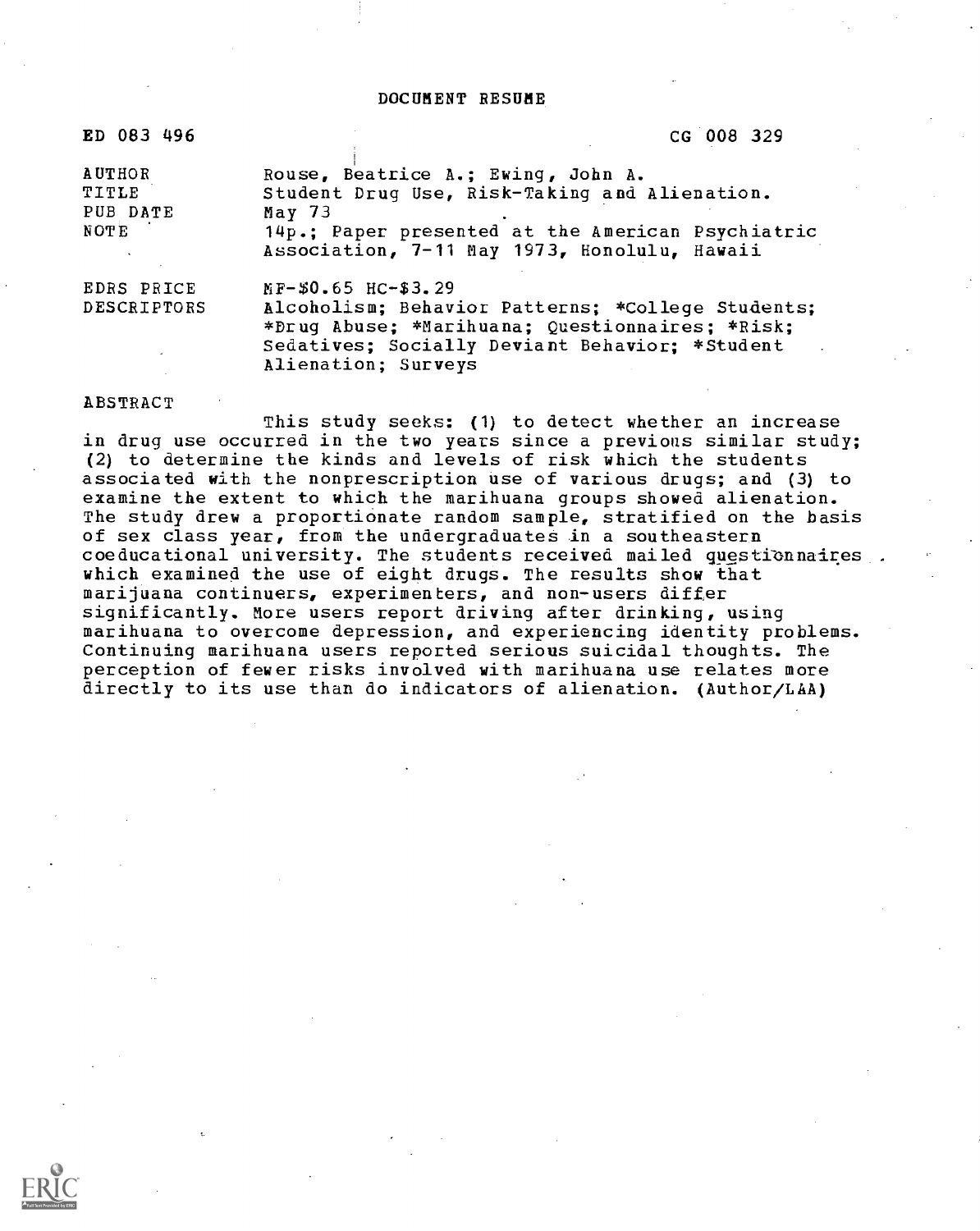## STUDENT DRUG USE, RISK-TAKING AND ALIENATION<sup>1</sup>

Beatrice A. Rouse, M. Ed.<sup>2</sup>

and

John A. Ewing, M. D., D. P. M.<sup>3</sup>

U S. DEPARTMENT OF HEALTH.<br>EDUCATION & WELFARE NATIONAL INSTITUTE OF<br>EDUCATION NATIONAL TEDUCATION<br>DOCUMENT HAS BEEN REPRON<br>D EXACTLY AS RECEIVED FROM THIS DUCHING THE PERSON ORIGIN<br>THE PERSON OR ORGANIZATION ORIGIN<br>ATING IT POINTS OF VIEW OR OPINIONS<br>ATING IT POINTS OF VIEW OR OPINIONS<br>STATED DO NOT NECESSARILY REPRE STATED BUT IN NATIONAL INSTITUTE OF<br>SENT OFFICIAL NATION OR POLICY

 $\sim$ 

Marijuana use among college- students has increased to the extent that some investigators are suggesting that, in the statistical sense, non-use rather than use of the drug has become deviant collegiate behavior  $(1, 2, 3)$ In previous attempts to determine the motivation for taking marijuana and for the increasing popularity of this still illegal activity, we found signifi $\frac{5}{2}$ ant. differences in the kinds of mental states and experiences desired by marr juana users. In addition, we found that they expressed greater willingness to take the legal, social and psychological risks associated with marijuana use to achieve these desired effects<sup>(4, 5, 6)</sup>. The question then arose as to whether this difference in risk-taking was due to a greater willingness to take risks on the part of the marijuana users or to a lesser subjective estimate of the risks involved.

the risks involved.<br>
1. Read at the 126th Annual Meeting of the American Psychiatric Association,<br>
Honolulu, May 7-11, 1973. Honolulu, May 7-11, 1973.

2. Research Associate, Department of Psychiatry, School of Medicine, Chapel Hill, North Carolina 27514

3. Professor of Psychiatry

**CS** 

ED 083496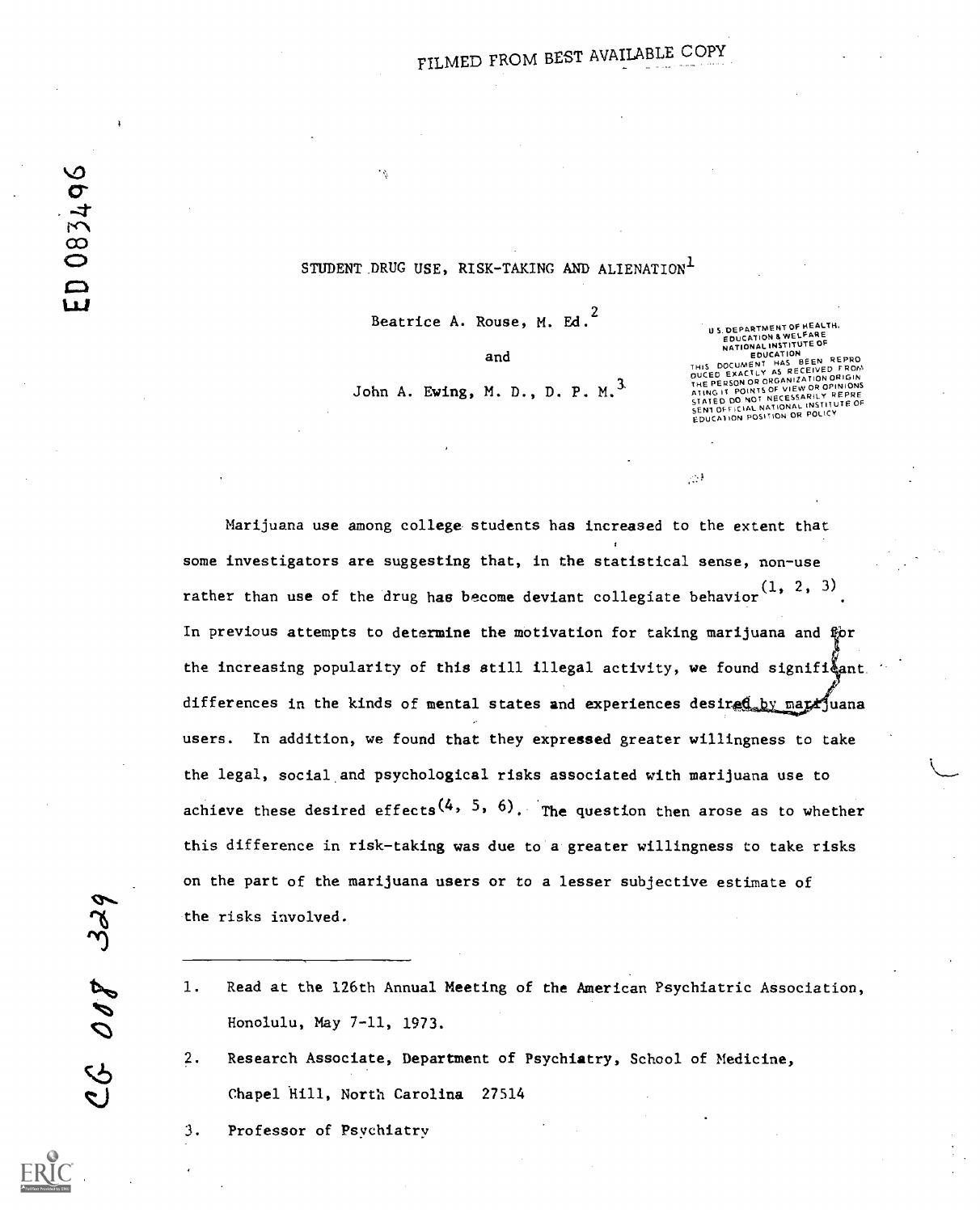While risk-taking attitudes have been proposed as a basis for planning programs to control and predict drug abuse<sup>(7)</sup>, alienation has been suggested as a more important predictor. Kenniston and Becker, e.g., have independently indicated that students who are alienated from or uncommitted to society and conventional norms are more likely candidates for marijuana and other drug experimentation<sup>(8, 9)</sup>. In addition, a significant association between subjective feelings of alienation and drug use among college seniors was found by Walters<sup>(1)</sup>. If drug users are alienated from society, perhaps they actually experience less risk in "dropping out" $(8)$ .

The purposes of this study, therefore, were threefold: (1) to detect whether an increase in drug use had indeed occurred in the two years since this college population had been previously studied, (2) to determine the kinds and levels of risks which the students perceived to be associated with the non-prescription use of various drugs and (3) to examine the extent to which the marijuana groups could be considered alienated.

## SAMPLE AND METHOD

A.proportionate random sample, stratified on the basis of sex and year in school, was drawn from the total enrollment of undergraduates in a large southeastern coeducational university during the Spring semester. The students were mailed questionnaires to be completed.anonymously. Fifty of the mailed questionnaires were returned as undeliverable. If we consider all the others to have been received, then the response rate was 83%. The questionnaire covered the students' background, drug use, and perceptions of risks associated with various drugs. In addition, there were questions regarding possible indicators of alienation as well as Srole's Scale of Anomie  $(10)$ . Data were collected on  $374$  students and chi square analyses were used to compare the marijuana groups.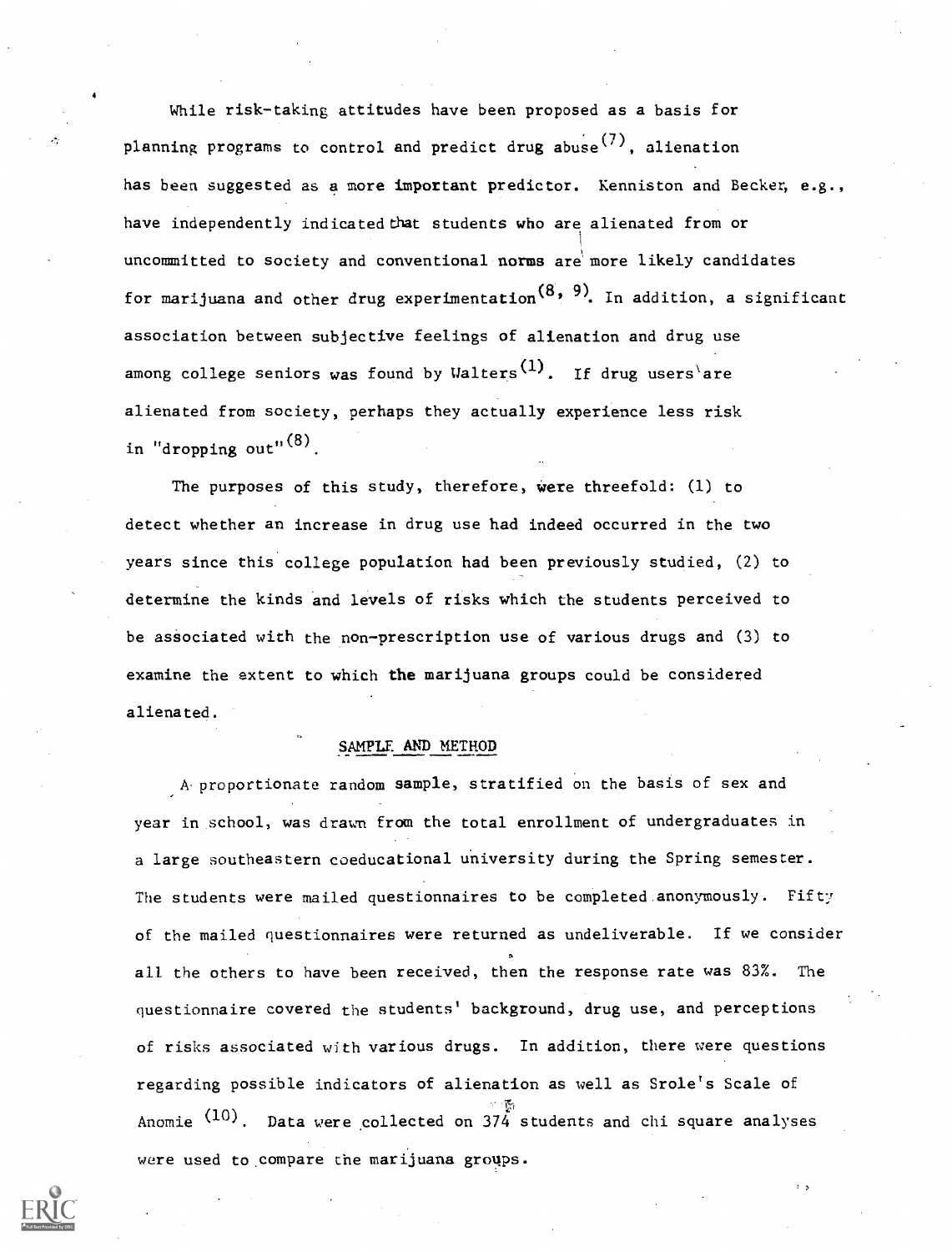|                 |                                                        |           | منتها المستوردة<br>r. |
|-----------------|--------------------------------------------------------|-----------|-----------------------|
|                 | <b>TABLE</b><br>- 1                                    |           |                       |
|                 | UNDERGRADUATE MARIJUANA GROUPS BY SEX AND TOTAL SAMPLE |           |                       |
|                 | Men                                                    | Women     | TOTAL                 |
| Marijuana Group | $(N=257)$                                              | $(N=117)$ | $(N=374)$             |
| Experimented    | 17%                                                    | 9%        | 14%                   |
| Continued       | 38%                                                    | 29%       | 35%                   |
| Never Used      | 45%                                                    | 62%       | 51%                   |
|                 |                                                        |           |                       |

#### RESULTS

#### Marijuana Use:

 $\bf G$ 

The marijuana groups are shown in Table 1 by sex. Significantly more men than women undergraduates had either experimented with or continued to use marijuana ( $p \lt .01$ ). There were no sex differences, however, in the age marijuana was first used. While more sophomores had used marijuana, the difference between classes was not statistically significant. Overall, 49% had had some experience with marijuana.

## TABLE <sup>2</sup>

## USUAL AMOUNT OF MARIJUANA TAKEN ON AN OCCASION

BY FREQUENCY OF USE FOR CONTINUERS

FREQUENCY OF MARIJUANA USE

|              | Most days      | Weekly   | = Twice monthly       |
|--------------|----------------|----------|-----------------------|
| Usual Amount | $(N=24)$       | $(N=52)$ | $\bullet$<br>$(N=55)$ |
| $\leq$ One   |                | 10       | 16                    |
| Two          | 3              | 18       | 24                    |
| Three        | $\overline{2}$ | 13       | 10                    |
| $\geq$ Four  | 5              | 6        | 5                     |
| Unknown      | 13             | 5        | 0                     |

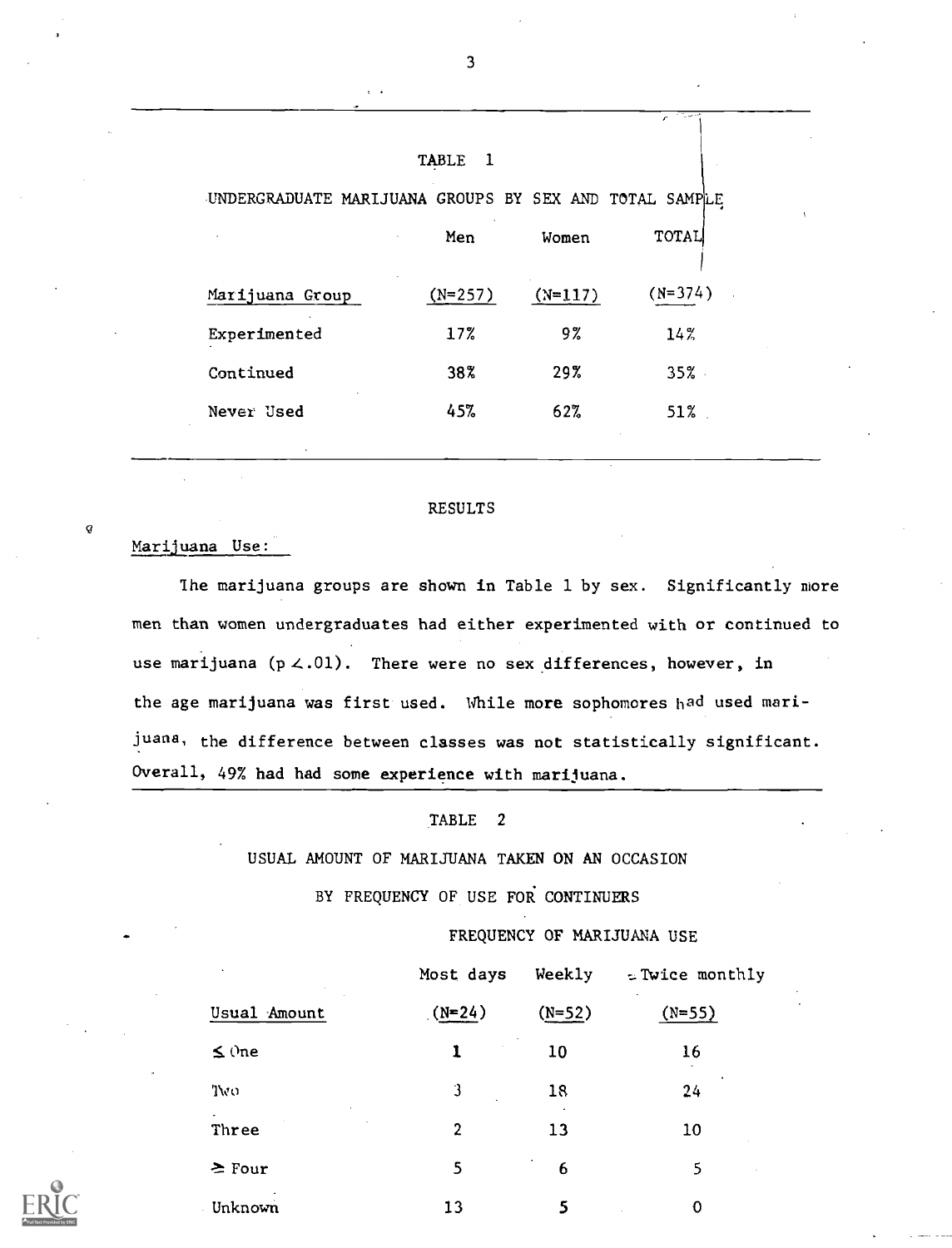Experimenters were those who reported having taken marijuana no more than twice in their lives. Thirteen students had used marijuana more often than that but were not now using it; these students were not considered experimenters, for the purposes of this study. Those who continued to use marijuana were grouped by frequency of use. Of the 131 continuers, 42% used it no more than twice monthly; 40% used it weekly; and 18% took marijuana most days or everyday. The usual amounts of marijuana taken on an occasion are shown in Table 2. Frequent marijuana users were likely to give responses such as: "lots", "all I have", or "depends on the quality, my desire, and environment", and these are listed in the table as unknown.

4

## CONTINUERS' REASONS FOR TAKING MARIJUANA

BY FREQUENCY OF USE

|                                  | Most days | Once or twice<br>weekly | Less than<br>twice monthly |      |
|----------------------------------|-----------|-------------------------|----------------------------|------|
| Reasons                          | $(N=24)$  | $(N=52)$                | $(N=55)$                   |      |
| To relax, reduce tension         | 79%       | 38%                     | 31%                        | .001 |
| To enjoy sexual relations more   | 63%       | 31%                     | 20%                        | .001 |
| To feel closer to another person | 46%       | 35%                     | 16%                        | .02  |
| To overcome depression           | 46%       | $29\%$                  | 15%                        | .02  |
| To be sociable                   | 25%       | 40%                     | 47%                        | ns   |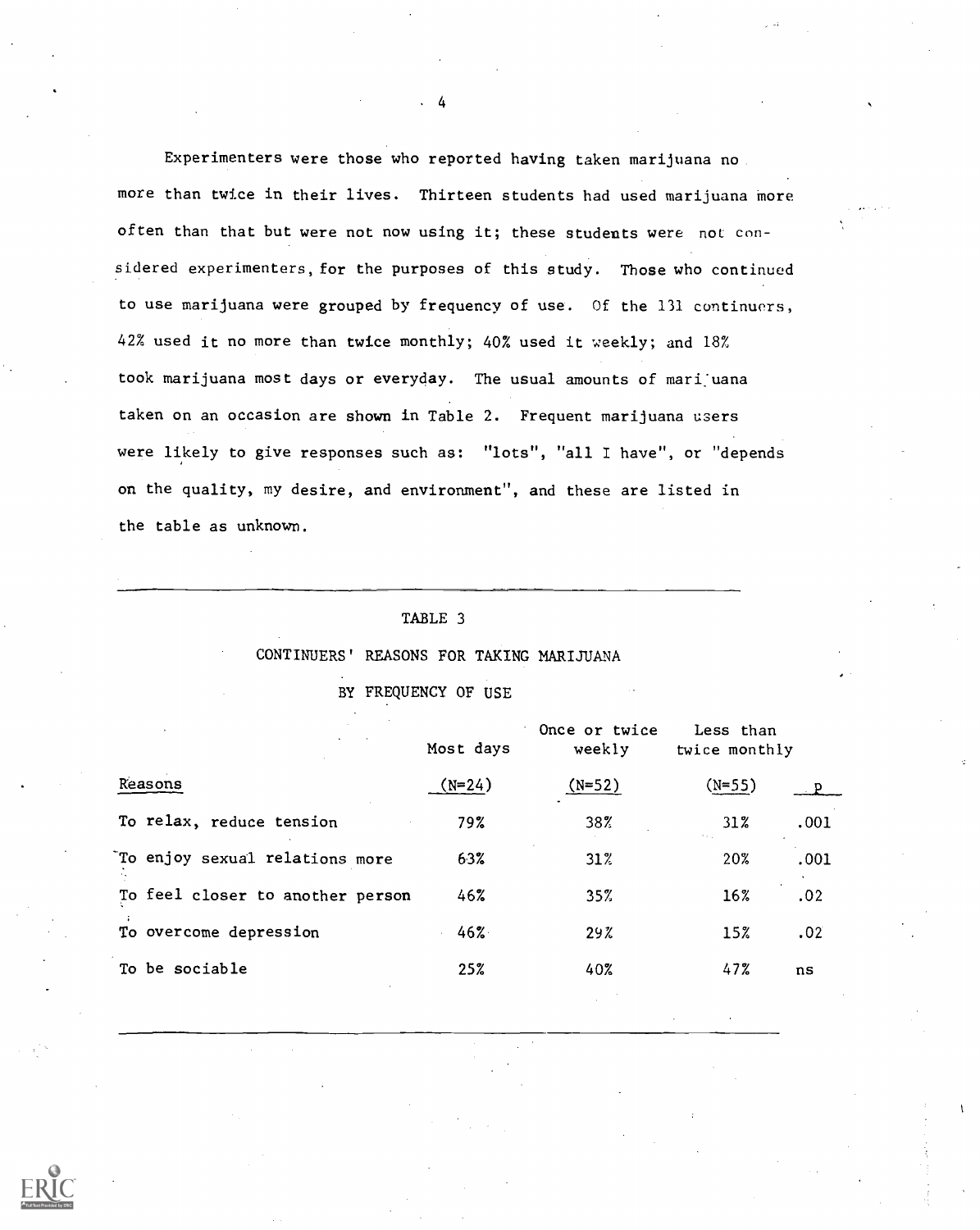Experimenters indicated that they tried marijuana out of curiosity, to be sociable and to feel good. Most of the continuers used marijuana , for greater sensory awareness, and exhilaration. Table 3 shows the reasons given by the continuers which distinguished between the frequencyof-use groups. Frequent marijuana users took it to relax, enjoy sex, feel closer to another person and overcome depression while other continuers took it to be sociable.

## TABLE 4

# MARIJUANA GROUP Continued Experimented Never Used Drug  $(N=131)$   $(N=54)$   $(N=189)$ Alcohol 100% 100% 86% Hashish 85% 44% Amphetamines 50% 20% 3% L S D 28%  $-1$ Sedatives 24% 13% 23% 7% Opium 14% Cocaine 9% Heroin 2%

## OTHER DRUG USE BY MARIJUANA GROUPS

 $5<sup>5</sup>$ 

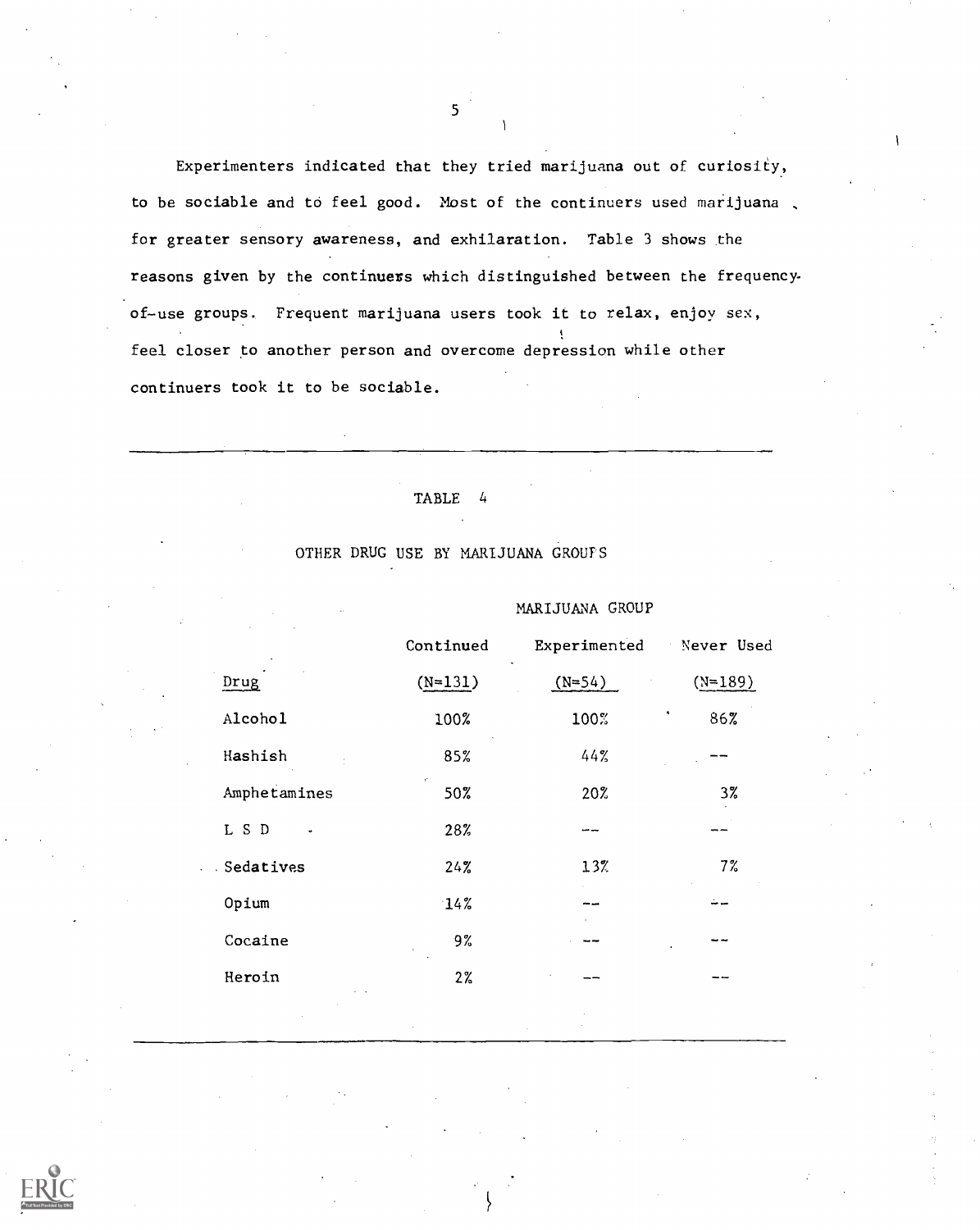## Alcohol and Other Drug Use:

Other drugs used, even experimentally, are shown in Table 4 by marijuana group. Non-marijuana users had used only alcohol, amphetamines and sedatives while the marijuana users reported the use of a spectrum of drugs. The use of LSD, cocaine, opium and heroin was primarily experimental, i.e. ) used no more than twice in their lives. Seven students, however, had taken LSD about once a month. Marijuana users were also likely to be beer and wine drinkers and to drink often. In fact, of the 22 students who tried LSD or the hard drugs, 12 drank beer once a week or more.

## TABLE 5

RISKS PERCEIVED WITH MARIJUANA BY UNDERGRADUATE USER GROUPS

SOME RISKS WITH MARIJUANA

|                      |        | $0.0111$ $0.0010$ $0.0011$ $0.0011$ |            |                      |
|----------------------|--------|-------------------------------------|------------|----------------------|
| Marijuana Group      | Legal* | Emotional**                         | Physical** | Social <sup>**</sup> |
| Continued $(N=131)$  | 79%    | 24%                                 | 17%        | 15%                  |
| Experimented (N=52)  | 81%    | 43%                                 | 31%        | 40%                  |
| Never used $(N=175)$ | 92%    | 72%                                 | 65%        | 48%                  |
| $*_{p}$ < .01        |        |                                     |            |                      |
| **p $\lt$ .001       |        |                                     |            |                      |
| $\cdot$              | ٠.     |                                     |            | $\mathbf{A}$         |

#### Risks Perceived with Marijuana and Other Drugs:

The students indicated the extent of several types of risks they felt were involved in non-prescription use of different drugs. Two experimenters and 14 non-users however, did not complete this section of their questionnaire. Table 5 shows the percentage of respondents who had perceived the various risks to be at least moderate for marijuana. The types of risks were defined as follows: legal risks in terms of arrest and punishment, emotional risk as a threat to mental stability, physical risk as detrimental to bodily health, and social risk as disapproval by friends.

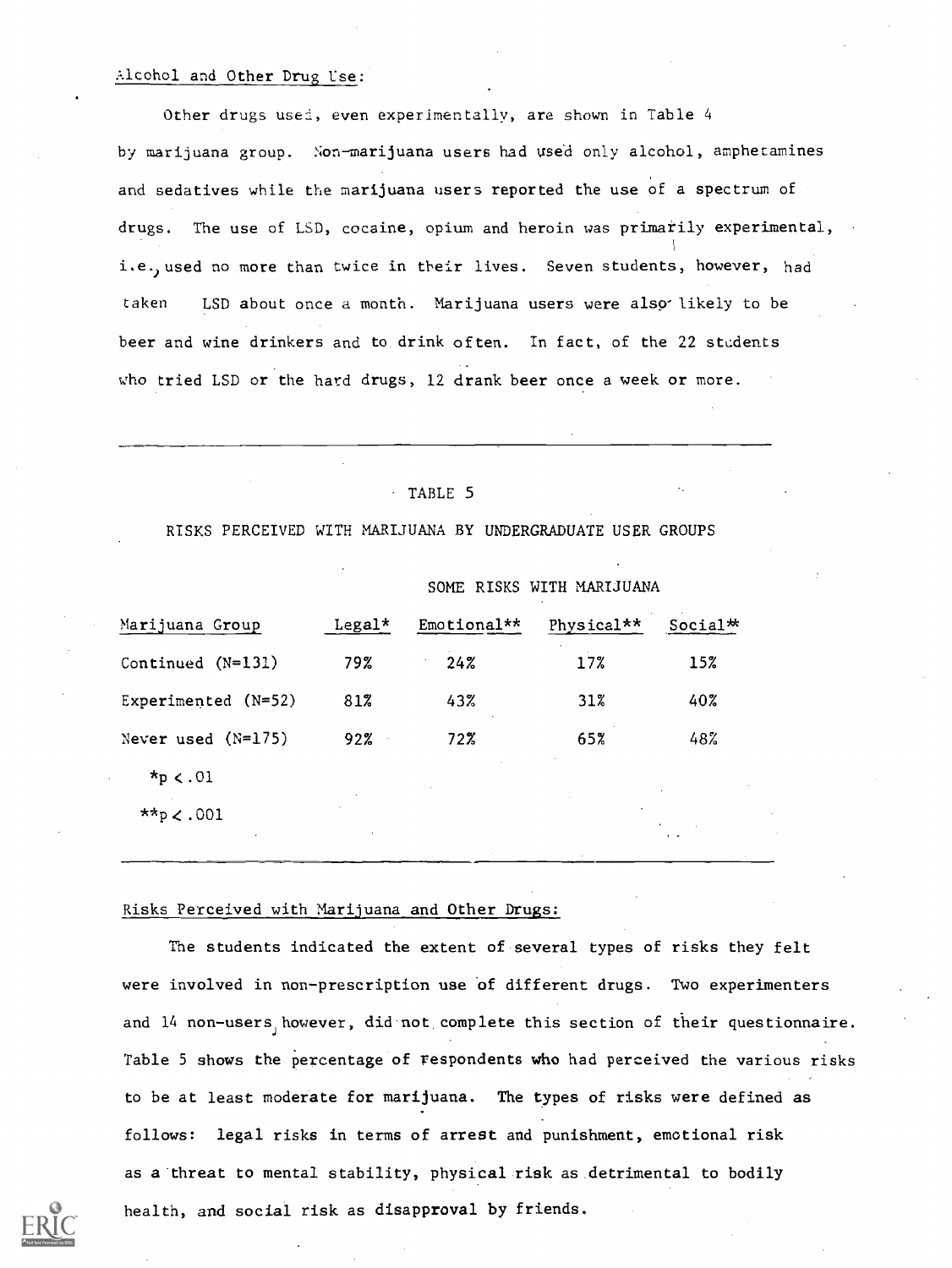The non-users among both men and women perceived significantly more risks in general than did either the experimenters or continuing users  $(p \times .02)$ . All groups considered the legal and emotional risks to be greater than the physical and social ones. That the risk of disapproval by friends was considered the least likely hazard is not surprising as 94% of the continuers, 72% of the experimenters and'48% of the non-users reported having close friends who used marijuana.

Women regardless of drug use, however, put significantly greater emphasis on the legal, physical and emotional risks than did the men  $(p \times .01)$ .

Almost all of the students, regardless of drug group, perceived heroin, opium and cocaine to involve substantial levels of legal, emotional, physical and social risks.

#### TABLE 6

#### PERCENTAGE DISTRIBUTION OF MALE STUDENTS

BY FREQUENCY OF MARIJUANA USE

#### WHO DROVE AFTER USING MARIJUANA OR ALCOHOL

|                             |           |          | Frequency of Marijuana Use |              |               |  |  |  |  |
|-----------------------------|-----------|----------|----------------------------|--------------|---------------|--|--|--|--|
|                             | Most days | Weekly   | Twice monthly              | Experimented | Never<br>Used |  |  |  |  |
| $\cdot$<br>Drug             | $(N=20)$  | $(N=38)$ | $(N=39)$                   | $(N = 44)$   | $(N=116)$     |  |  |  |  |
| Alcohol                     | 95%       | 617      | 82%                        | 86%          | 64%           |  |  |  |  |
| Marijuana                   | 95%       | 50%      | 37%                        | 11%          | --            |  |  |  |  |
| Drinking with marijuana 75% |           | 37%      | 41%                        | 14%          |               |  |  |  |  |

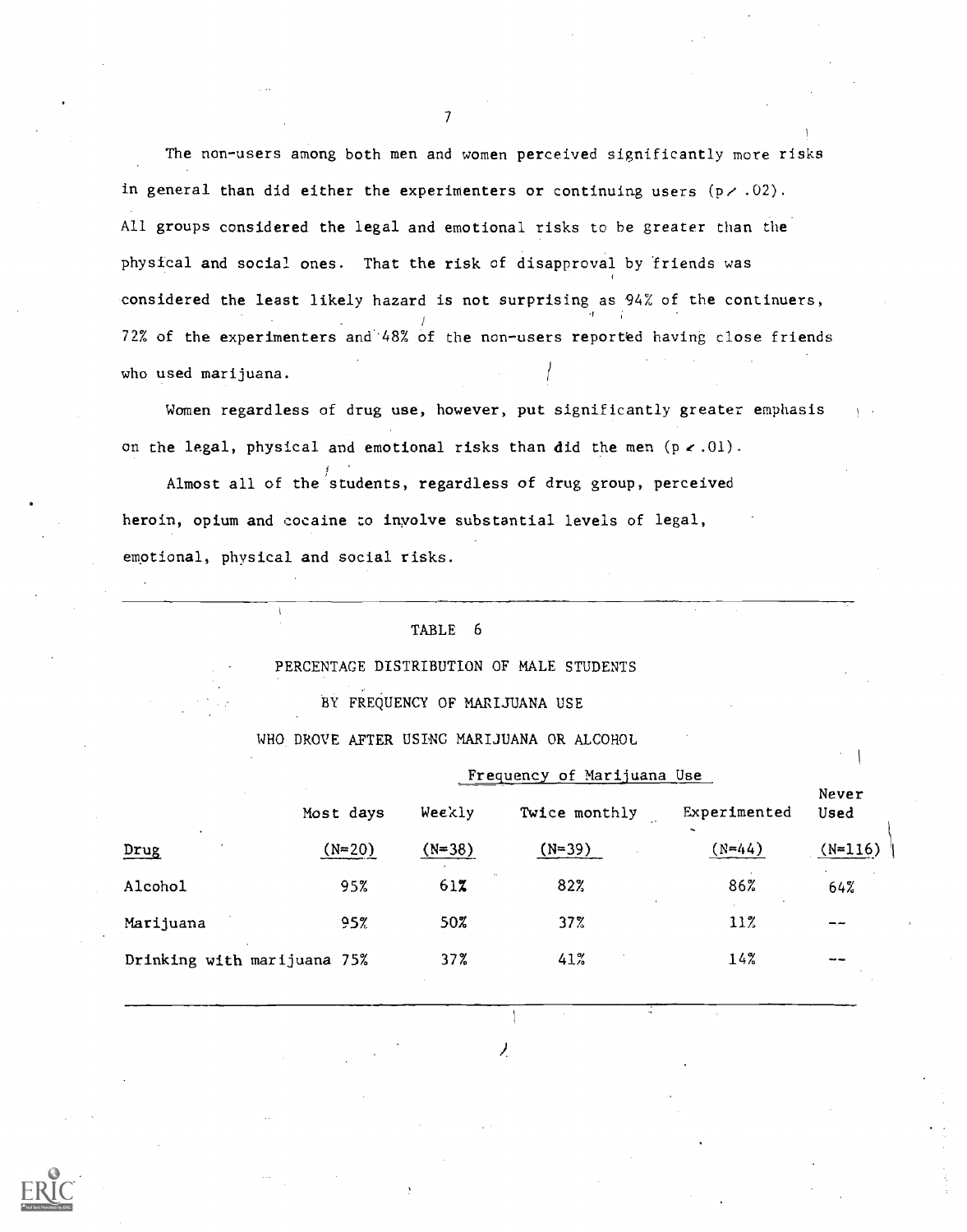## Driving and Drug Risks:

A behavioral aspect of risk taking, i.e., driving after using drugs, was examined in the men undergraduates. Many of the women indicated that they did not drive or diu not have cars and therefore women were not included.

Seventy percent of the total sample of men admitted that they drove after drinking, 26% after using marijuana, 20% after alcohol and marijuana together and 5% after alcohol with amphetamines. Most of the students, however, reported that the drugs used had an adverse effect on their driving. Those who had used marijuana were also more likely to drive after drinking and after using any of the combination of drugs listed  $(p \lt 0.01)$ . Table 6 shows the percentage of males who drove after using marijuana or alcohol. Those who took marijuana most days were more likely to combine drinking with driving.

#### TABLE <sup>7</sup>

#### INDICATORS OF ALIENATION

#### MARIJUANA GROUP

| Indicator                     | Continued<br>$(N=131)$ | Experimented<br>$(N=54)$ | Never used<br>$(N=189)$ | $\mathbf{p}$ |
|-------------------------------|------------------------|--------------------------|-------------------------|--------------|
| High Srole Anomie Score       | 17%                    | $2\%$                    | 13%                     | .05          |
| Difficulty achieving identity | 19%                    | 6%                       | 11%                     | .05          |
| Difficulty in belonging       | 39%                    | 17%                      | 24%                     | .01          |
| No present religion           | 27%                    | 13%                      | 7%                      | .001         |
| Serious suicidal thoughts     | 14%                    | 4%                       | 7%                      | .05          |

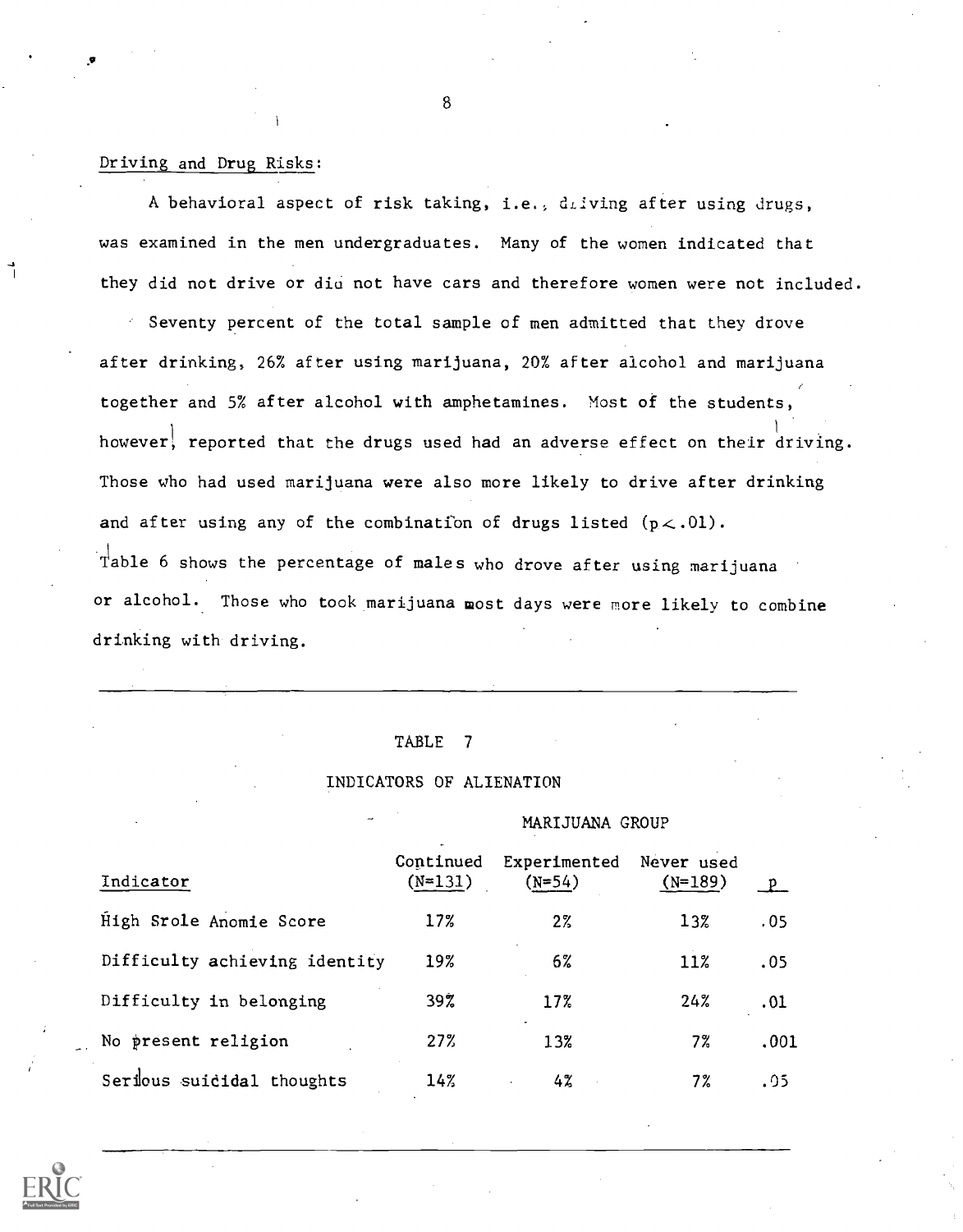## Alienation:

Various indices of alienation were studied and are shown in Table 7. These included aspects of estrangement from self and society; religion was included as a possible source of values or norms. The percent of students having a high Srole Anomie Score were those who definitely agreed with at,least 3 of the 5 items indicating social or interpersonal alienation. Using this criterion, experimenters were much less alienated than either continuers or non-users  $(p < .05)$ ; 17% of the continuers and 13% of the non-users compared with only 2% of the experimenters who definitely agreed with most of the Srole items indicating feelings of alienation. Experimenters were also less likely to report difficulty in achieving a sense of identity or independence. Very few of the students, regardless of drug group, reported having serious difficulties in general with their parents or having no friends in whom they could confide.

# Serious Suicidal Thoughts Since Enrolling in College:

Both marijuana group and college class were significantly associated with having serious suicidal thoughts at least once since enrolling in college. While more women  $(13\%)$  than men  $(7\%)$  reported suicidal thoughts, the difference was not statistically significant. Significantly more sophomores (19%), however, than seniors (10%), juniors (9%) or freshmen (4%) reported serious suicidal thoughts since enrolling in college ( $p < .05$ ).

More continuing marijuana users (14%) reported serious suicidal thoughts than did non-users (7%) or experimenters (4%). This difference was significant at the .05 level. Those who experimented with hard drugs had as high a report rate of suicidal thoughts as did the other marijuana continuers.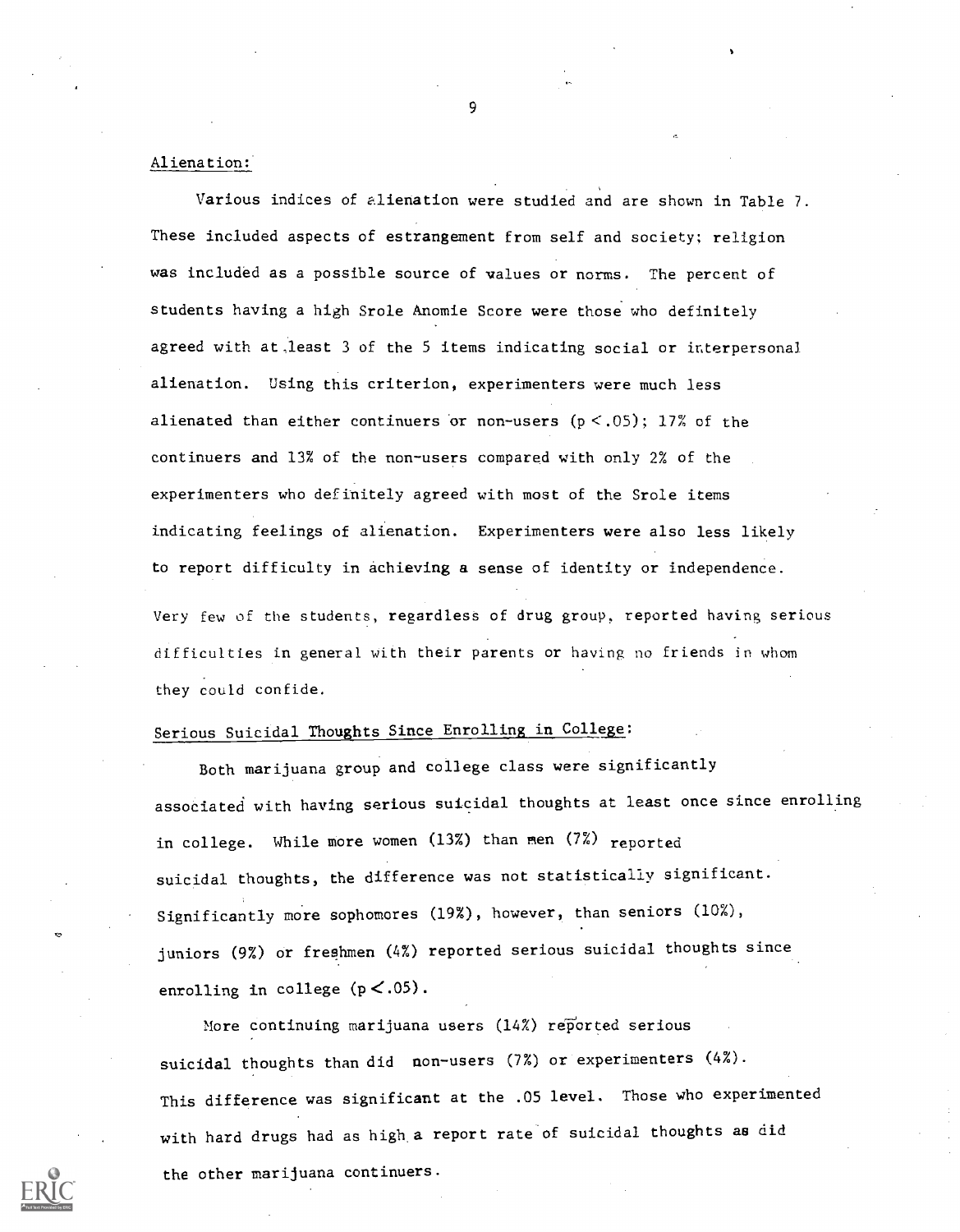## Alienation Indicators and Frequency of Marijuana Use:

Among the continuing users, the more frequent the marijuana use, the higher the Srole alienation score. Eleven percent of the infrequent users, 15% of the weekly users, and 33% of those who took marijuana most days had a high score ( $p \leq .05$ ). Difficulty in achieving a sense of identity or independence was also reported by significantly more frequent users (38%) than weekly users (23%) or infrecuent users (11%),  $p < .05$ . Those using marijuana most days were also more likely to agree that "nowadays a person has to live pretty much for today and let tomorrow take care of itself" ( $p < .05$ ) and that "it's hardly fair to bring children into the world with the way things look for the future"  $(p < .01)$ . Permanent Changes in Personality of Continuers Due to Marijuana:

 $\sim$ When asked if they could attribute any permanent changes in their personality to their experiences with marijuana, 43% of the continuers indicated there were none, 42% got more out of music, 28% got more out of life, 28% felt closer to friends and 26% were less hostile. The more frequently the students took marijuana the more likely they were to report changes in general and adverse changes in particular. Of the 24 who took marijuana most days, 7 reported a changed awareness of the passage of time, 5 less interest in school work, 4 apathy, 4 paranoia and 3 difficulty in communicating.

#### DISCUSSION AND SUMMARY

The rate of marijuana use in this college population has increased  $(4, 6)$ . since our earlier studies, The usual amount is still low but more students are continuing its use. Continuing marijuana use, however, does not appear to be accompanied to any great extent by a reduction in the consumption of alcohol.

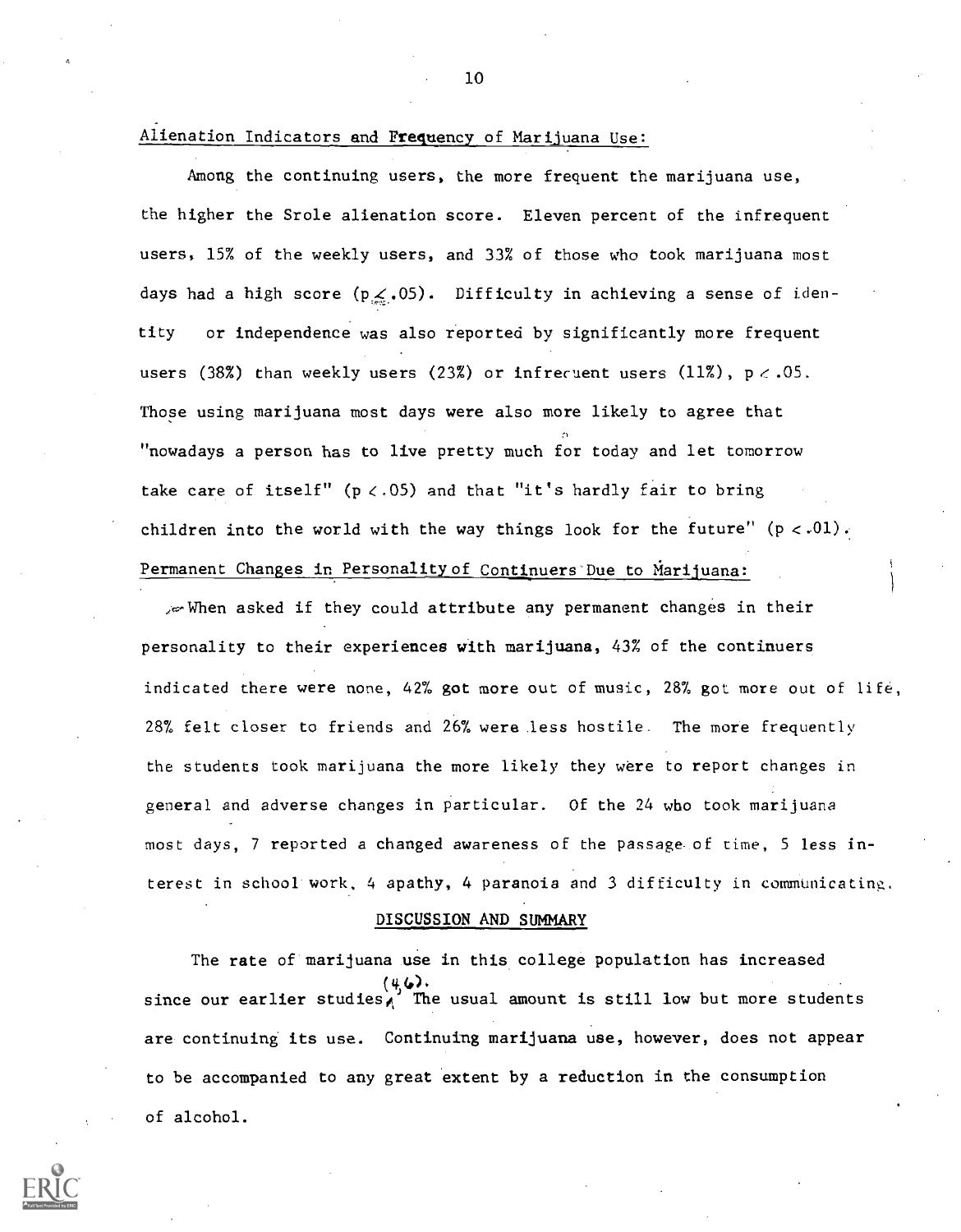No attempt was made to determine any general risk-taking propensity but rather whether the marijuana users actually perceived fewer risks associated with marijuana and this indeed seemed the case. The perception of greater legal, emotional, physical and social risks associated with marijuana use by the non-users in general and by the women in particular appears to deter experimentation. The primary risk seen by users was arrest and punishment, but this was not a sufficient deterrent perhaps because as Brill et  $a_1^{(11)}$  found these students did not feel bound to obey laws they consider unreasonable. However, since marijuana users were more likely to drink and drive as well as use the other drugs and drive, they seem liable for additional risks. One is the actual driving situation; while laboratory studies of the effect of marijuana on driving are few and inconclusive, there are many documenting the detrimental effects of alcohol<sup>(12, 13)</sup>. The other risk is the increased possibility of detection because of the expanded law enforcement campaigns for highway safety. Indeed, Klein $(14)$  reported that 53% of the chronic users in his study had been stopped by the police while under the influence of marijuana.

Because alienation is a complex concept involving many aspects, such as feelings of estrangement, lack of power and of values<sup>(15)</sup>, it is difficult to assess its relationship to marijuana use in functioning college students. In Walter's study  $(1)$  the alienation found was primarily political. We found few significant associations between the possible indicators of alienation studied and marijuana use. Those found, such as having difficulty feeling a sense of belonging or difficulty achieving a sense of identity, might be considered part of the normal stage of development for adolescence rather than the result of a deep seated sense of estrangement from society. Frequency of marijuana use, however, is an important consideration.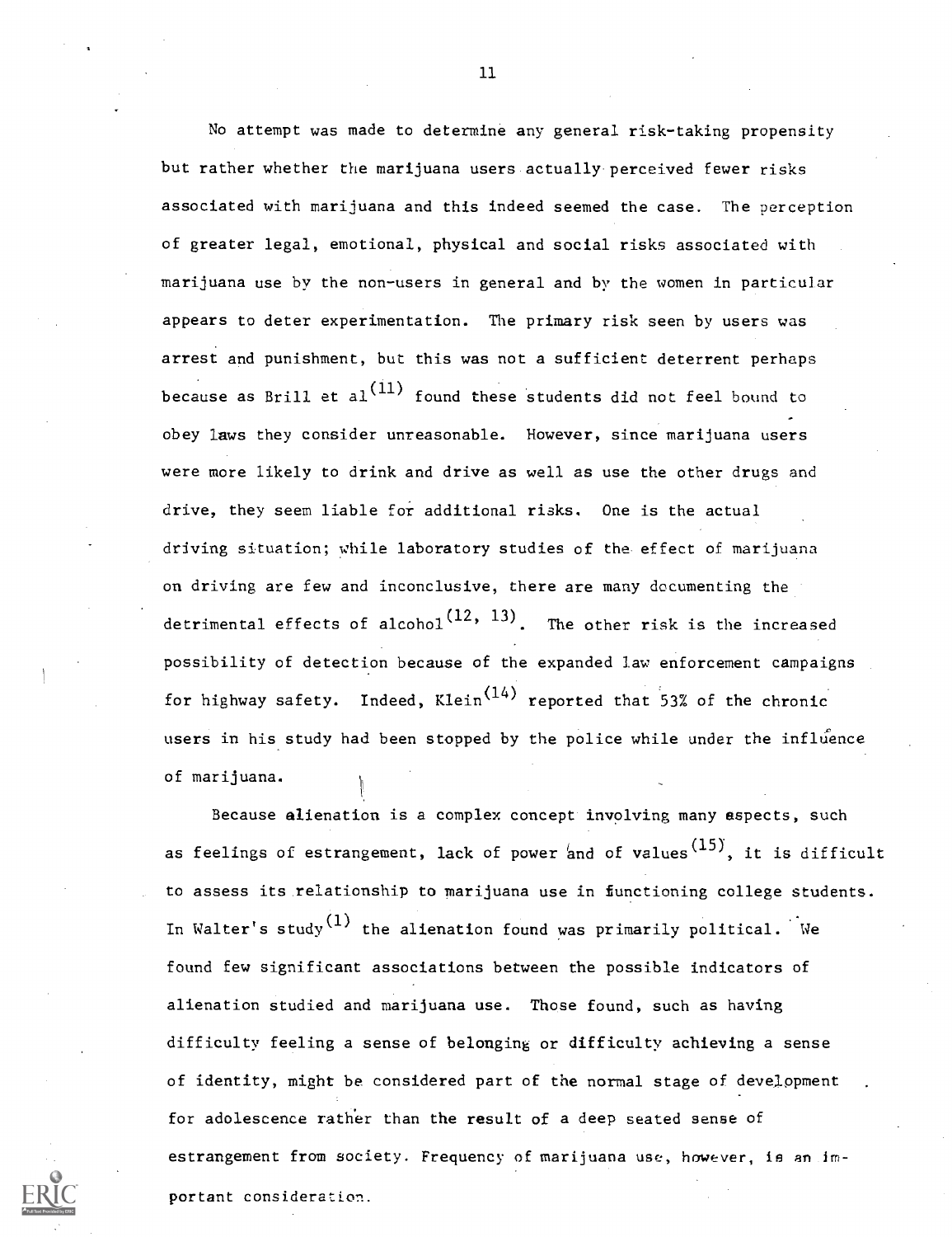Even though users reported that marijuana had enhanced their abilities to achieve feelings of identity and belonging, it is important to note the high percent of continuing marijuana users who reported serious suicidal thoughts. It is not known whether this is because the users' difficulties in achieving these feelings of identity and belonging continue to disturb them or whether it is due to a direct pharmacological effect of their drug use. While depressive feelings following chronic alcohol intoxication leading to suicidal attempts are re ${\mathfrak c}$ ognized $^{(16,\;\;17)},$  it is unknown whether such a depressive syndrome results from the chronic heavy use of marijuana. The fact that marijuana users take other drugs further complicates the situation. Other studies, however,  $(1, 6, 11)$  have also found emotional problems significantly associated with continued marijuana use.

It is of interest that on some indicators those who merely experimented with marijuana appeared less alienated than either continuing users or non-users. The experimenters may have used the drug as a means of self or other confrontation. They may have been willing to take the risks involved to achieve more meaningful experiences not otherwise readily available. As Brown (18) has said:

...risk taking is essential to human development and particularly to the process of individuation and identity in the adolescent... Without confrontation there is no relevant experience, no meaningful evaluation of self-competence, and ultimately no development of self nor of a sense of societal responsibility.

The problem remains as to how to achieve this condition of maturity in ways which are acceptable to both youth and society. The willingness to accept risks for worthy goals can be an asset, and a society which provides meaningful opportunities for personal growth can be enriched by it.

#### ACKNOWLEDGMENTS

a a cheann

We wish to thank Dr. John Reed, Jr., his Sociology 85 class and

Mrs. Mary Miller for their assistance with this study.